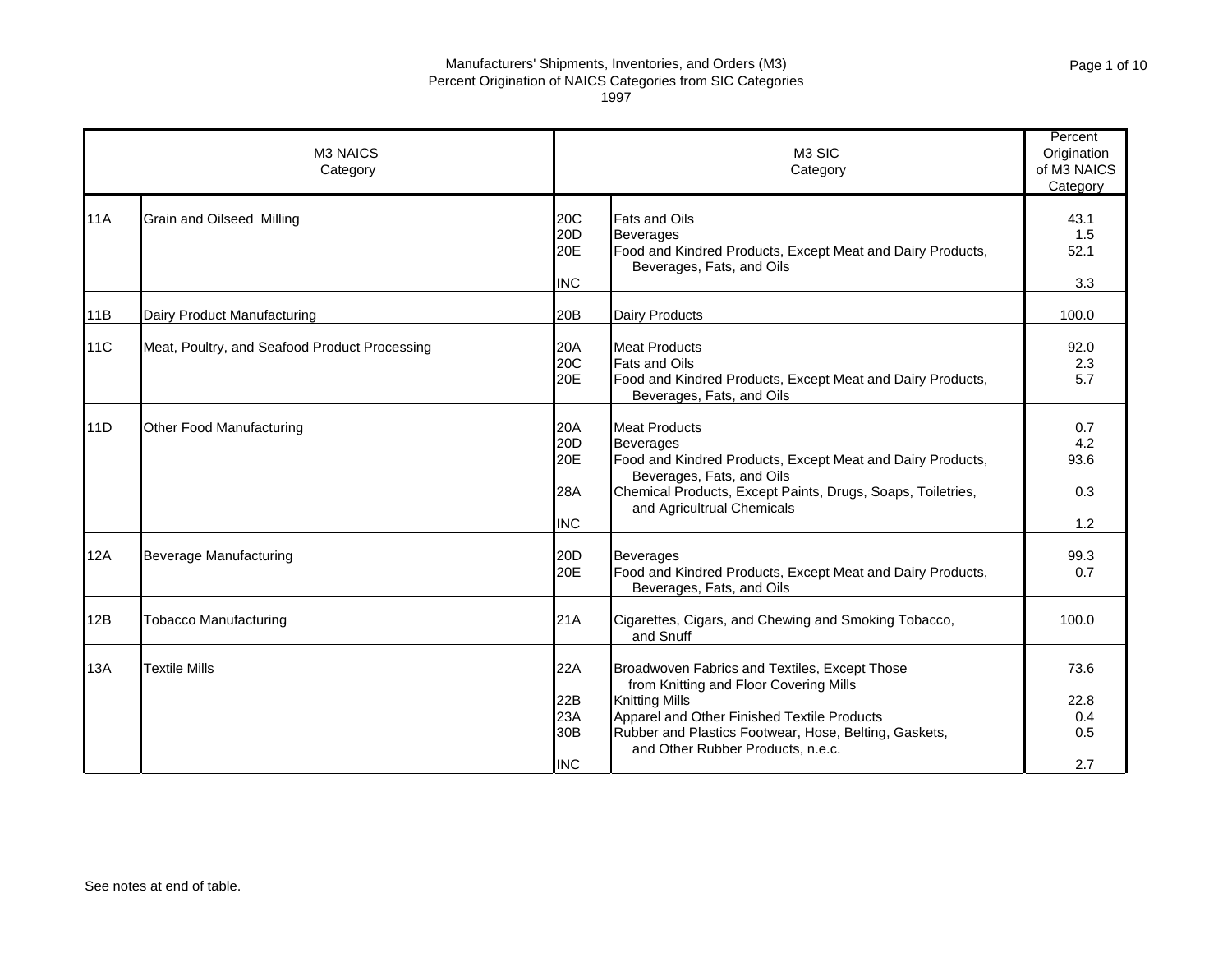|            | M3 NAICS<br>Category                        |                   | M <sub>3</sub> SIC<br>Category                                                                                                                                                                           | Percent<br>Origination<br>of M3 NAICS<br>Category |
|------------|---------------------------------------------|-------------------|----------------------------------------------------------------------------------------------------------------------------------------------------------------------------------------------------------|---------------------------------------------------|
| <b>14A</b> | <b>Textile Product Mills</b>                | 22A<br>22C<br>23A | Broadwoven Fabrics and Textiles, Except Those<br>from Knitting and Floor Covering Mills<br><b>Carpets and Rugs</b><br>Apparel and Other Finished Textile Products                                        | 11.4<br>40.5<br>47.1                              |
|            |                                             | <b>INC</b>        |                                                                                                                                                                                                          | 1.0                                               |
| <b>15A</b> | <b>Apparel Manufacturing</b>                | 22B<br>23A<br>30B | <b>Knitting Mills</b><br>Apparel and Other Finished Textile Products<br>Rubber and Plastics Footwear, Hose, Belting, Gaskets,<br>and Other Rubber Products, n.e.c.                                       | 6.6<br>92.9<br>0.1                                |
|            |                                             | 31B               | Leather Products, Except Tanning, Finishing<br>and Footwear Cut Stock                                                                                                                                    | 0.4                                               |
| <b>16A</b> | Leather & Allied Product Manufacturing      | 30B               | Rubber and Plastics Footwear, Hose, Belting, Gaskets,<br>and Other Rubber Products, n.e.c.                                                                                                               | 9.3                                               |
|            |                                             | 31A<br>31B        | Leather Tanning and Finishing, and Footwear Cut Stock<br>Leather Products, Except Tanning, Finishing<br>and Footwear Cut Stock                                                                           | 32.6<br>57.9                                      |
|            |                                             | 39B               | Miscellaneous Manufactures, Except Personal Goods                                                                                                                                                        | 0.2                                               |
| 21A        | Wood Building and Mobile Home Manufacturing | 24B               | Wood Buildings and Mobile Homes                                                                                                                                                                          | 100.0                                             |
| 21B        | Other Wood Product Manufacturing            | 24A<br><b>24C</b> | Wood Containers, Pallets, and Skids<br>Wood Products, Except Containers, Buildings,<br>and Mobile Homes                                                                                                  | 5.7<br>94.2                                       |
|            |                                             | 31A               | Leather Tanning and Finishing, and Footwear Cut Stock                                                                                                                                                    | 0.1                                               |
| 22A        | Pulp, Paper, and Paperboard Mills           | 26A<br>26C        | Pulp, Paper, and Paperboard Mill Products<br>Miscellaneous Converted Paper Products                                                                                                                      | 85.4<br>14.6                                      |
| 22B        | Paperboard Container Manufacturing          | 26B<br>26C        | Paperboard Containers and Boxes<br>Miscellaneous Converted Paper Products                                                                                                                                | 98.6<br>1.4                                       |
| <b>22C</b> | Other Paper Manufacturing                   | 26C<br>34F<br>38D | Miscellaneous Converted Paper Products<br>Miscellaneous Fabricated Metal Products, Except Containers,<br>Cutlery, Building Materials, Ordnance and Ammunition<br><b>Medical Instruments and Supplies</b> | 93.5<br>3.8<br>2.7                                |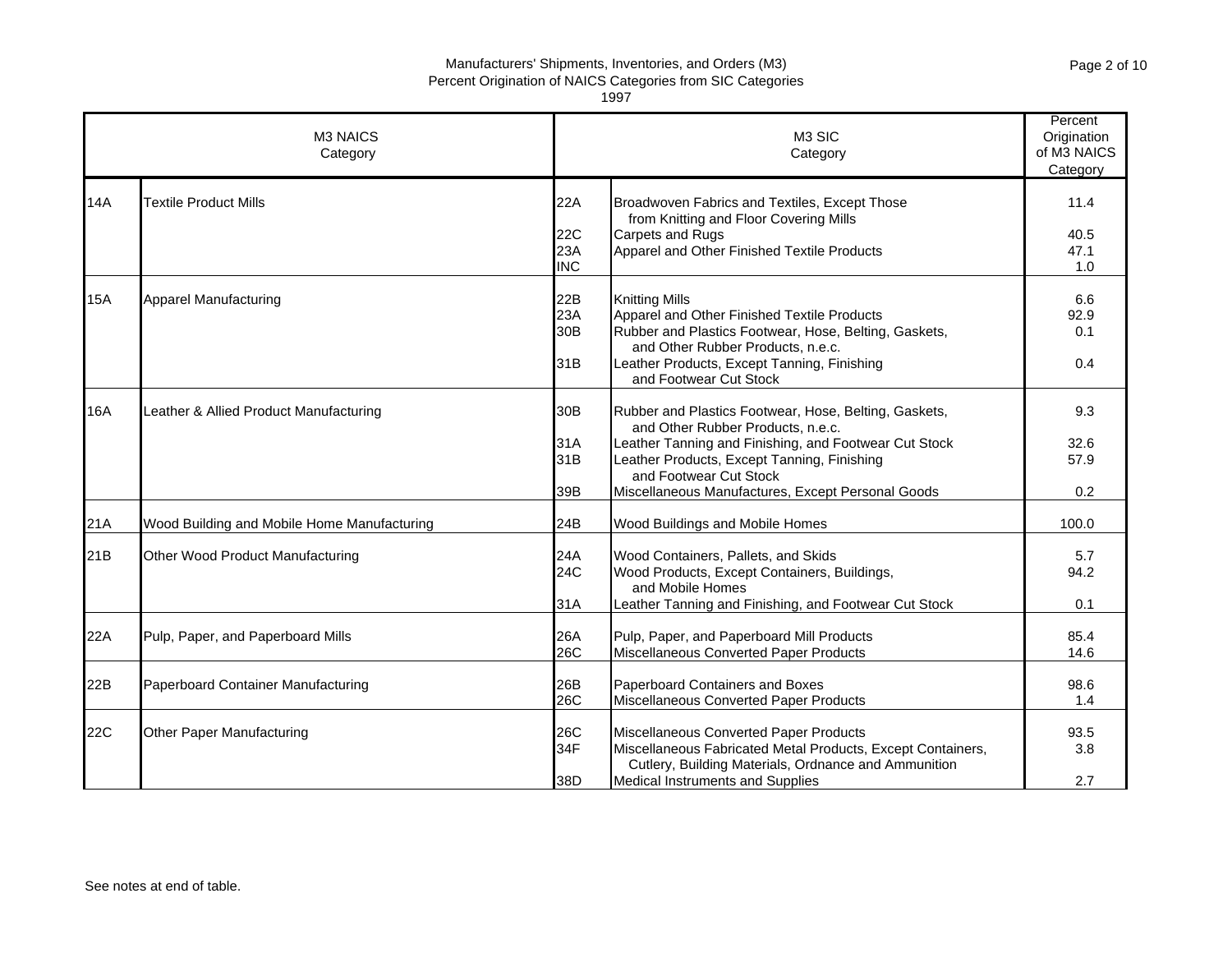## Percent Origination of NAICS Categories from SIC Categories

|     | <b>M3 NAICS</b><br>Category                                                    |                                        | M <sub>3</sub> SIC<br>Category                                                                                                                                                                                                                           | Percent<br>Origination<br>of M3 NAICS<br>Category |
|-----|--------------------------------------------------------------------------------|----------------------------------------|----------------------------------------------------------------------------------------------------------------------------------------------------------------------------------------------------------------------------------------------------------|---------------------------------------------------|
| 23A | Printing and Related Support Activities                                        | 23A<br>27A<br>27B                      | Apparel and Other Finished Textile Products<br>Newspapers, Periodicals, and Books<br>Publishing and Printing Products, Except Newspapers,<br><b>Periodicals and Books</b>                                                                                | 3.1<br>5.6<br>91.3                                |
| 24A | <b>Petroleum Refineries</b>                                                    | 29B                                    | Petroleum Refining, Except Paving and Roofing Materials                                                                                                                                                                                                  | 100.0                                             |
| 24B | Asphalt Paving, Roofing, and Saturated<br><b>Materials Manufacturing</b>       | 29A                                    | Asphalt Paving and Roofing Materials                                                                                                                                                                                                                     | 100.0                                             |
| 24C | Other Petroleum and Coal Products Manufacturing                                | 29B<br>33A                             | Petroleum Refining, Except Paving and Roofing Materials<br><b>Blast Furnaces and Steel Mill Products</b>                                                                                                                                                 | 80.6<br>19.4                                      |
| 25A | Pesticide, Fertilizer, and Other Agricultural<br><b>Chemical Manufacturing</b> | 28D                                    | <b>Agricultural Chemicals</b>                                                                                                                                                                                                                            | 100.0                                             |
| 25B | Pharmaceutical and Medicine Manufacturing                                      | 28C                                    | Drugs, Soaps, and Toiletries                                                                                                                                                                                                                             | 100.0                                             |
| 25C | Paint, Coating, and Adhesive Manufacturing                                     | 28A<br>28B                             | Chemical Products, Except Paints, Drugs, Soaps, Toiletries,<br>and Agricultrual Chemicals<br>Paints and Related Products                                                                                                                                 | 28.2<br>71.8                                      |
| 25D | Other Chemical Manufacturing                                                   | 28A<br>28B<br>28C<br>30C<br>38F<br>39B | Chemical Products, Except Paints, Drugs, Soaps, Toiletries,<br>and Agricultrual Chemicals<br>Paints and Related Products<br>Drugs, Soaps, and Toiletries<br>Miscellaneous Plastics Products, n.e.c.<br>Miscellaneous Manufactures, Except Personal Goods | 69.8<br>1.4<br>20.8<br>2.8<br>5.2<br>0.1          |
| 26A | <b>Tire Manufacturing</b>                                                      | 30A                                    | <b>Tires and Tubes</b>                                                                                                                                                                                                                                   | 100.0                                             |
| 26B | Other Plastics and Rubber Product Manufacturing                                | 26C<br>30B<br>30C<br>39B<br><b>INC</b> | <b>Miscellaneous Converted Paper Products</b><br>Rubber and Plastics Footwear, Hose, Belting, Gaskets,<br>and Other Rubber Products, n.e.c.<br>Miscellaneous Plastics Products, n.e.c.<br>Miscellaneous Manufactures, Except Personal Goods              | 7.3<br>12.8<br>77.9<br>1.3<br>0.7                 |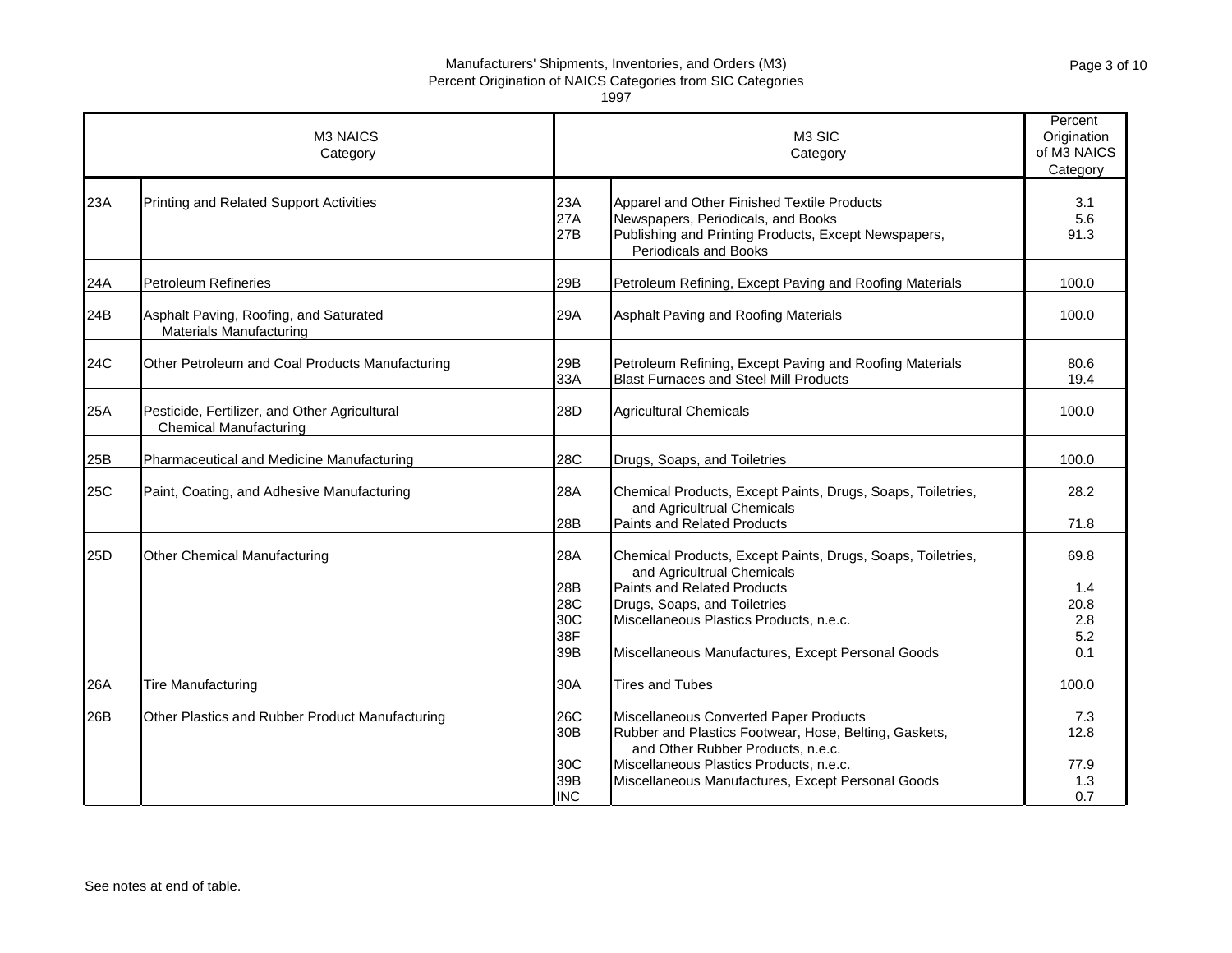## Percent Origination of NAICS Categories from SIC Categories

|     | <b>M3 NAICS</b><br>Category                                                         |                                                      | M <sub>3</sub> SIC<br>Category                                                                                                                                                                                                                                                                                                                                                                                                                                                                                                      | Percent<br>Origination<br>of M3 NAICS<br>Category      |
|-----|-------------------------------------------------------------------------------------|------------------------------------------------------|-------------------------------------------------------------------------------------------------------------------------------------------------------------------------------------------------------------------------------------------------------------------------------------------------------------------------------------------------------------------------------------------------------------------------------------------------------------------------------------------------------------------------------------|--------------------------------------------------------|
| 27A | Nonmetallic Mineral Product Manufacturing                                           | 32A<br>32B<br>32C                                    | <b>Glass Containers</b><br>Kitchen Articles and Pottery<br>Stone, Clay, and Glass Products, Except Glass Containers,<br>Kitchen Articles, and Pottery                                                                                                                                                                                                                                                                                                                                                                               | 4.8<br>1.7<br>93.5                                     |
| 31A | Iron and Steel Mills and Ferrous and<br>Ferroalloy and Steel Products Manufacturing | 33A<br>33C                                           | <b>Blast Furnaces and Steel Mill Products</b><br>Nonferrous Metal Products, Primary and Secondary                                                                                                                                                                                                                                                                                                                                                                                                                                   | 98.4<br>1.6                                            |
| 31B | Alumina, Aluminum, and Nonferrous<br>Metal Production and Processing                | 28A<br>33A<br>33C                                    | Chemical Products, Except Paints, Drugs, Soaps, Toiletries,<br>and Agricultrual Chemicals<br><b>Blast Furnaces and Steel Mill Products</b><br>Nonferrous Metal Products, Primary and Secondary                                                                                                                                                                                                                                                                                                                                      | 2.4<br>0.3<br>97.3                                     |
| 31C | <b>Ferrous Metal Foundries</b>                                                      | 33B                                                  | Iron and Steel Foundry Products                                                                                                                                                                                                                                                                                                                                                                                                                                                                                                     | 100.0                                                  |
| 31D | Nonferrous Metal Foundries                                                          | 33C                                                  | Nonferrous Metal Products, Primary and Secondary                                                                                                                                                                                                                                                                                                                                                                                                                                                                                    | 100.0                                                  |
| 32A | Forging and Stamping                                                                | 34C<br>34F                                           | <b>Building Materials and Wire Products</b><br>Miscellaneous Fabricated Metal Products, Except Containers,<br>Cutlery, Building Materials, Ordnance and Ammunition                                                                                                                                                                                                                                                                                                                                                                  | 13.6<br>86.4                                           |
| 32B | Cutlery and Handtool Manufacturing                                                  | 34B<br>34F<br>35C<br>35E<br>361<br>37J<br>39A<br>39B | <b>Cutlery and Handtools</b><br>Miscellaneous Fabricated Metal Products, Except Containers,<br>Cutlery, Building Materials, Ordnance and Ammunition<br>Farm and Garden Machinery<br><b>Metalworking Machinery</b><br>Miscellaneous Electrical Equipment and Supplies<br>Boats, Motorcycles, Bicycles, Travel Trailers, and Campers<br>Miscellaneous Personal Goods, Such as Jewelry,<br>Silverware, Toys and Games, Sporting Goods,<br>Musical Instruments, and Burial Caskets<br>Miscellaneous Manufactures, Except Personal Goods | 76.1<br>12.4<br>0.5<br>6.6<br>1.3<br>0.1<br>0.1<br>2.7 |
| 32C | Boiler, Tank, and Shipping Container Manufacturing                                  | 34A<br>34C<br>34F                                    | Metal Cans and Shipping Containers<br><b>Building Materials and Wire Products</b><br>Miscellaneous Fabricated Metal Products, Except Containers,<br>Cutlery, Building Materials, Ordnance and Ammunition                                                                                                                                                                                                                                                                                                                            | 59.3<br>39.2<br>1.5                                    |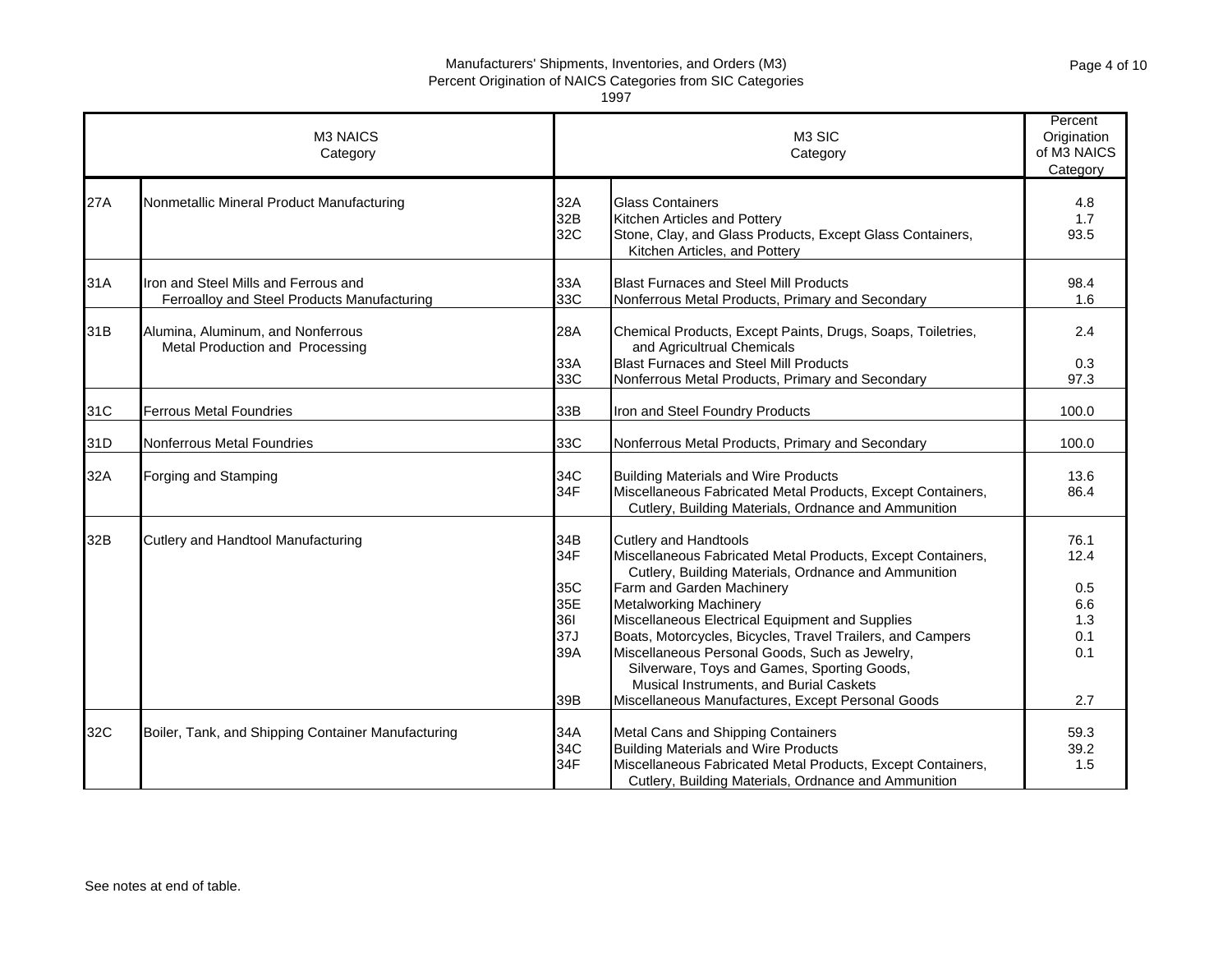## Percent Origination of NAICS Categories from SIC Categories

|       | M3 NAICS<br>Category                                 |                                                             | M <sub>3</sub> SIC<br>Category                                                                                                                                                                                                                                                                                                                                                                                                                                                                             | Percent<br>Origination<br>of M3 NAICS<br>Category              |
|-------|------------------------------------------------------|-------------------------------------------------------------|------------------------------------------------------------------------------------------------------------------------------------------------------------------------------------------------------------------------------------------------------------------------------------------------------------------------------------------------------------------------------------------------------------------------------------------------------------------------------------------------------------|----------------------------------------------------------------|
| 32D   | <b>Metal Valve Manufacturing</b>                     | 34C<br>34F                                                  | <b>Building Materials and Wire Products</b><br>Miscellaneous Fabricated Metal Products, Except Containers,<br>Cutlery, Building Materials, Ordnance and Ammunition                                                                                                                                                                                                                                                                                                                                         | 17.1<br>82.9                                                   |
| 32E/F | Small Arms and Ordnance Manufacturing                | 34D/E                                                       | Ordnance and Accessories                                                                                                                                                                                                                                                                                                                                                                                                                                                                                   | 100.0                                                          |
| 32G   | Other Fabricated Metal Product Manufacturing         | 32C<br>33A<br>33C<br>34C<br>34F<br>35C<br>35E<br>35G<br>35J | Stone, Clay, and Glass Products, Except Glass Containers,<br>Kitchen Articles, and Pottery<br><b>Blast Furnaces and Steel Mill Products</b><br>Nonferrous Metal Products, Primary and Secondary<br><b>Building Materials and Wire Products</b><br>Miscellaneous Fabricated Metal Products, Except Containers,<br>Cutlery, Building Materials, Ordnance and Ammunition<br>Farm and Garden Machinery<br><b>Metalworking Machinery</b><br><b>General Industrial Machinery</b><br>Industrial Machinery, n.e.c. | 0.2<br>0.2<br>2.4<br>46.3<br>28.9<br>0.1<br>0.4<br>3.9<br>17.6 |
| 33A   | Farm Machinery and Equipment Manufacturing           | 35C                                                         | Farm and Garden Machinery                                                                                                                                                                                                                                                                                                                                                                                                                                                                                  | 100.0                                                          |
| 33B   | Lawn and Garden Tractors and Equipment Manufacturing | 35C                                                         | Farm and Garden Machinery                                                                                                                                                                                                                                                                                                                                                                                                                                                                                  | 100.0                                                          |
| 33C   | <b>Construction Machinery Manufacturing</b>          | 35D                                                         | Construction, Mining, and Material Handling Equipment                                                                                                                                                                                                                                                                                                                                                                                                                                                      | 100.0                                                          |
| 33D   | Mining, Oil, and Gas Field Machinery Manufacturing   | 35D                                                         | Construction, Mining, and Material Handling Equipment                                                                                                                                                                                                                                                                                                                                                                                                                                                      | 100.0                                                          |
| 33E   | Industrial Machinery Manufacturing                   | 35F<br>36C<br>361                                           | Special Industrial Machinery<br><b>Houshold Appliances</b><br>Miscellaneous Electrical Equipment and Supplies                                                                                                                                                                                                                                                                                                                                                                                              | 99.8<br>0.1<br>0.1                                             |
| 33F   | Vending, Laundry, and Other Machinery Manufacturing  | 35F<br><b>351</b><br>35J<br>361<br>39B                      | Special Industrial Machinery<br>Refrigeration, Heating and Service Industry Machinery<br>Industrial Machinery, n.e.c.<br>Miscellaneous Electrical Equipment and Supplies<br>Miscellaneous Manufactures, Except Personal Goods                                                                                                                                                                                                                                                                              | 6.4<br>83.8<br>1.5<br>8.0<br>0.3                               |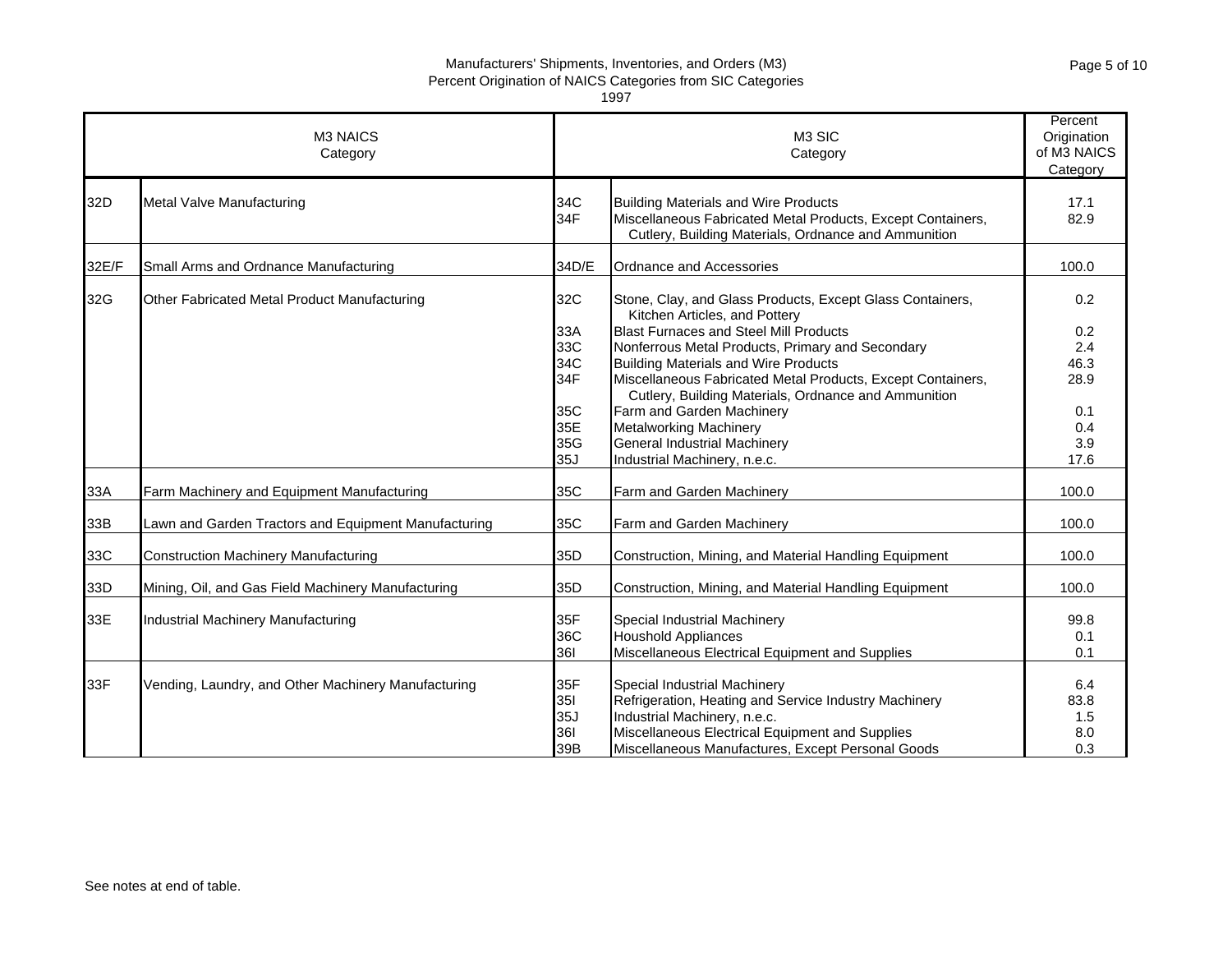Percent Origination of NAICS Categories from SIC Categories

| <b>M3 NAICS</b><br>Category |                                                                                             |                          | M <sub>3</sub> SIC<br>Category                                                                                                                                                   |                             |
|-----------------------------|---------------------------------------------------------------------------------------------|--------------------------|----------------------------------------------------------------------------------------------------------------------------------------------------------------------------------|-----------------------------|
| 33G                         | Photographic Equipment Manufacturing                                                        | 35H<br>38C<br>38F        | Computer and Office Equipment<br>Measuring and Controlling Devices<br>Photographic Goods                                                                                         | 23.3<br>23.8<br>52.8        |
| 33H                         | Ventilation, Heating, Air-Conditioning, and<br><b>Refrigeration Equipment Manufacturing</b> | 34C<br>35G<br>351<br>36C | <b>Building Materials and Wire Products</b><br><b>General Industrial Machinery</b><br>Refrigeration, Heating and Service Industry Machinery<br><b>Houshold Appliances</b>        | 10.9<br>12.9<br>75.2<br>1.1 |
| 331                         | Metalworking Machinery Manufacturing                                                        | 35F<br>361               | <b>Metalworking Machinery</b><br>Miscellaneous Electrical Equipment and Supplies                                                                                                 | 99.8<br>0.2                 |
| 33J                         | Turbine and Generator Manufacturing                                                         | 35A                      | Steam Engines and Turbines (Including Nuclear)                                                                                                                                   | 100.0                       |
| 33K                         | Other Power Transmission Equipment Manufacturing                                            | 35B<br>35G<br>361        | Internal Combustion Engines Including Diesel,<br><b>Except Automotive and Aircraft</b><br><b>General Industrial Machinery</b><br>Miscellaneous Electrical Equipment and Supplies | 76.5<br>23.4<br>0.1         |
| 33L                         | Pump and Compressor Manufacturing                                                           | 35G<br>351               | <b>General Industrial Machinery</b><br>Refrigeration, Heating and Service Industry Machinery                                                                                     | 90.4<br>9.6                 |
| 33M                         | Material Handling Equipment Manufacturing                                                   | 35C<br>35D               | Farm and Garden Machinery<br>Construction, Mining, and Material Handling Equipment                                                                                               | 0.3<br>99.7                 |
| 33N                         | All Other Machinery Manufacturing                                                           | 35E<br>35G<br>35J<br>361 | <b>Metalworking Machinery</b><br><b>General Industrial Machinery</b><br>Industrial Machinery, n.e.c.<br>Miscellaneous Electrical Equipment and Supplies                          | 25.0<br>49.8<br>25.1<br>0.1 |
| 34A                         | <b>Electronic Computer Manufacturing</b>                                                    | 35H                      | <b>Computer and Office Equipment</b>                                                                                                                                             | 100.0                       |
| 34B                         | <b>Computer Storage Device Manufacturing</b>                                                | 35H                      | Computer and Office Equipment                                                                                                                                                    | 100.0                       |
| 34C                         | Other Computer Peripheral Equipment Manufacturing                                           | 35H                      | Computer and Office Equipment                                                                                                                                                    | 100.0                       |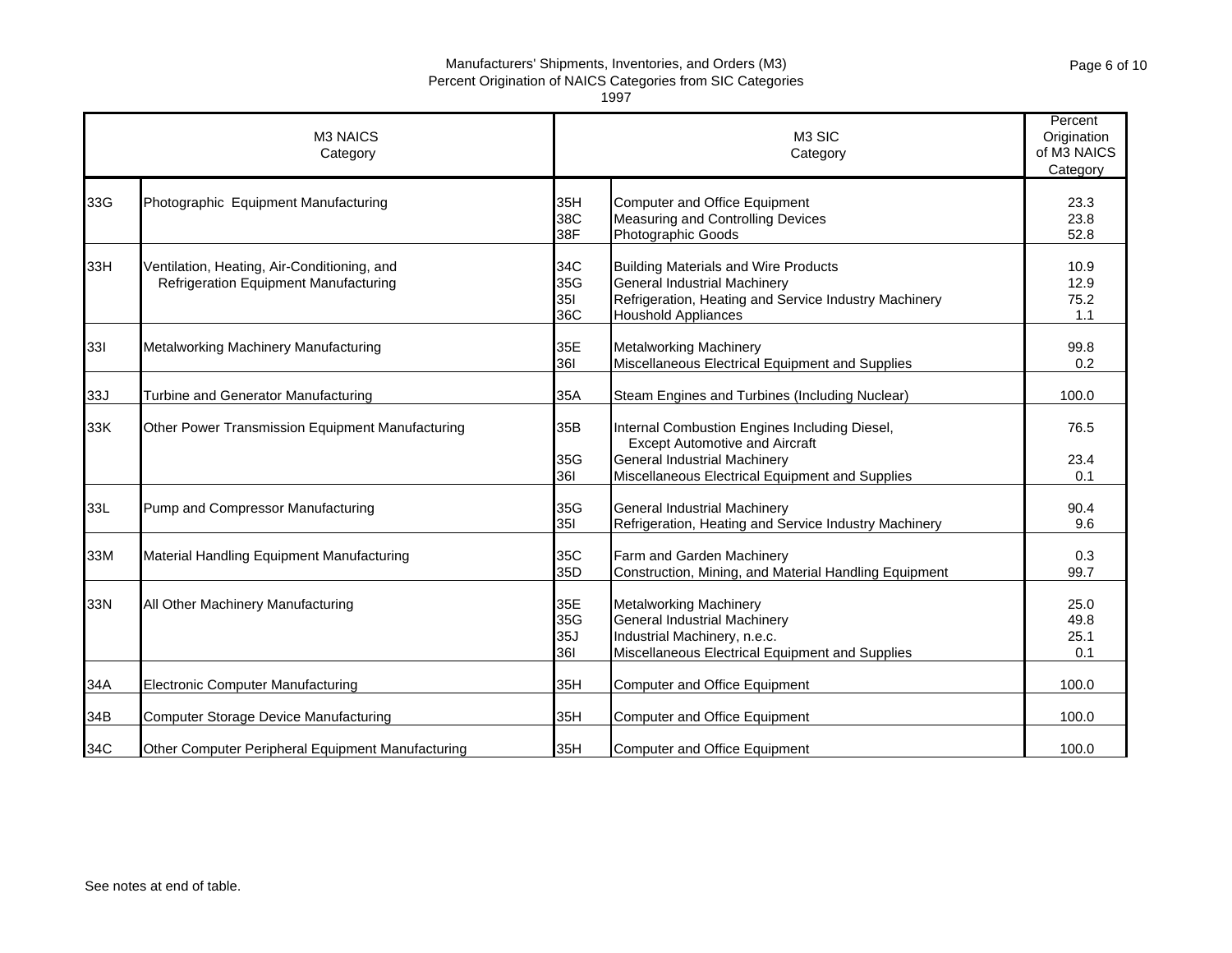Percent Origination of NAICS Categories from SIC Categories

|       | <b>M3 NAICS</b><br>Category                                        |                                 | M <sub>3</sub> SIC<br>Category                                                                                                                                                                     | Percent<br>Origination<br>of M3 NAICS<br>Category |
|-------|--------------------------------------------------------------------|---------------------------------|----------------------------------------------------------------------------------------------------------------------------------------------------------------------------------------------------|---------------------------------------------------|
| 34D/E | <b>Communications Equipment Manufacturing</b>                      | 36F/G<br>36H                    | <b>Communication Equipment</b><br><b>Electronic Components and Accessories</b>                                                                                                                     | 97.0<br>3.0                                       |
| 34F   | Audio and Video Equipment Manufacturing                            | 36E<br><b>INC</b>               | Household Audio and Video Equipment                                                                                                                                                                | 74.6<br>25.4                                      |
| 34G   | Semiconductor and Related Device Manufacturing                     | 36H                             | <b>Electronic Components and Accessories</b>                                                                                                                                                       | 100.0                                             |
| 34H   | Other Electronic Component Manufacturing                           | 36F/G<br>36H                    | <b>Communication Equipment</b><br><b>Electronic Components and Accessories</b>                                                                                                                     | 1.6<br>98.4                                       |
| 34I/J | Search and Navigation Equipment Manufacturing                      | 361<br>38A/B                    | Miscellaneous Electrical Equipment and Supplies<br>Search and Navigation Equipment                                                                                                                 | 0.3<br>99.7                                       |
| 34K   | Electromedical, Measuring, and<br>Control Instrument Manufacturing | 35H<br>361<br>38C<br>38D<br>38E | Computer and Office Equipment<br>Miscellaneous Electrical Equipment and Supplies<br>Measuring and Controlling Devices<br>Medical Instruments and Supplies<br>Ophthalmic Goods, Watches, and Clocks | 0.4<br>0.2<br>70.7<br>27.5<br>1.3                 |
| 34L   | Manufacturing and Reproducing<br>Magnetic and Optical Media        | 36E<br>361                      | Household Audio and Video Equipment<br>Miscellaneous Electrical Equipment and Supplies                                                                                                             | 32.2<br>67.8                                      |
| 35A   | <b>Electric Lighting Equipment Manufacturing</b>                   | 36D<br>39B                      | <b>Electric Lighting and Wiring Equipment</b><br>Miscellaneous Manufactures, Except Personal Goods                                                                                                 | 98.7<br>1.3                                       |
| 35B   | Household Appliance Manufacturing                                  | 36C<br>39B                      | <b>Houshold Appliances</b><br>Miscellaneous Manufactures, Except Personal Goods                                                                                                                    | 99.5<br>0.5                                       |
| 35C   | <b>Electrical Equipment Manufacturing</b>                          | 36A<br>36B<br><b>INC</b>        | Electrical Transmission and Distribution Equipment<br><b>Electrical Industrial Apparatus</b>                                                                                                       | 34.0<br>64.8<br>1.2                               |
| 35D   | Battery Manufacturing                                              | 361                             | Miscellaneous Electrical Equipment and Supplies                                                                                                                                                    | 100.0                                             |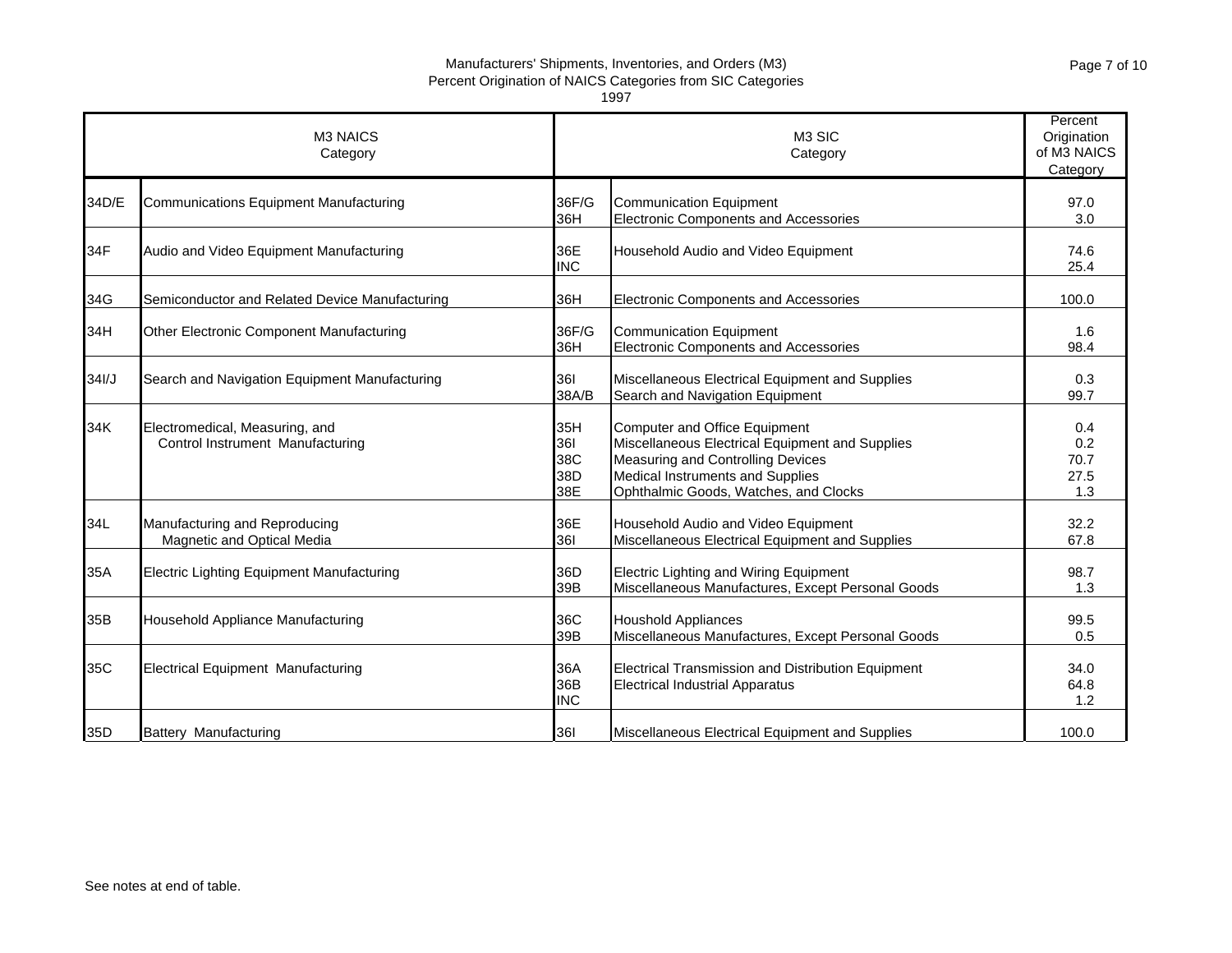Percent Origination of NAICS Categories from SIC Categories

|       | M3 NAICS<br>Category                                                         |                                                                    | M <sub>3</sub> SIC<br>Category                                                                                                                                                                                                                                                                                                                                                                                                                                                                                      | Percent<br>Origination<br>of M3 NAICS<br>Category             |
|-------|------------------------------------------------------------------------------|--------------------------------------------------------------------|---------------------------------------------------------------------------------------------------------------------------------------------------------------------------------------------------------------------------------------------------------------------------------------------------------------------------------------------------------------------------------------------------------------------------------------------------------------------------------------------------------------------|---------------------------------------------------------------|
| 35E   | Other Electrical Equipment, Appliance, and<br><b>Component Manufacturing</b> | 33C<br>36B<br>36D<br>361                                           | Nonferrous Metal Products, Primary and Secondary<br><b>Electrical Industrial Apparatus</b><br>Electric Lighting and Wiring Equipment<br>Miscellaneous Electrical Equipment and Supplies                                                                                                                                                                                                                                                                                                                             | 46.9<br>13.8<br>28.0<br>11.2                                  |
| 36A   | Automobile Manufacturing                                                     | 37B                                                                | Motore Vehicles and Car Bodies                                                                                                                                                                                                                                                                                                                                                                                                                                                                                      | 100.0                                                         |
| 36B   | Light Truck and Utility Vehicle Manufacturing                                | 37B                                                                | Motore Vehicles and Car Bodies                                                                                                                                                                                                                                                                                                                                                                                                                                                                                      | 100.0                                                         |
| 36C   | Heavy Duty Truck Manufacturing                                               | 37B                                                                | Motore Vehicles and Car Bodies                                                                                                                                                                                                                                                                                                                                                                                                                                                                                      | 100.0                                                         |
| 36D   | Motor Vehicle Body and Trailer Manufacturing                                 | 37A                                                                | Motor Vehicle Parts, Accessories and Bodies,<br><b>Except Car Bodies</b>                                                                                                                                                                                                                                                                                                                                                                                                                                            | 81.7                                                          |
|       |                                                                              | 37J                                                                | Boats, Motorcycles, Bicycles, Travel Trailers, and Campers                                                                                                                                                                                                                                                                                                                                                                                                                                                          | 18.3                                                          |
| 36E   | Motor Vehicle Parts Manufacturing                                            | 23A<br>25B<br>34F<br><b>351</b><br>35J<br>36D<br>36H<br>361<br>37A | Apparel and Other Finished Textile Products<br>Furniture, Except Household<br>Miscellaneous Fabricated Metal Products, Except Containers,<br>Cutlery, Building Materials, Ordnance and Ammunition<br>Refrigeration, Heating and Service Industry Machinery<br>Industrial Machinery, n.e.c.<br>Electric Lighting and Wiring Equipment<br><b>Electronic Components and Accessories</b><br>Miscellaneous Electrical Equipment and Supplies<br>Motor Vehicle Parts, Accessories and Bodies,<br><b>Except Car Bodies</b> | 3.8<br>3.3<br>13.5<br>2.7<br>1.6<br>1.9<br>0.2<br>5.2<br>67.8 |
| 36F/G | Aircraft Manufacturing                                                       | 37C/D<br>37E/F                                                     | Complete Aircraft, Missiles, and Space Vehicles<br>Aircraft, Missiles, and Space Vehicle Engines and Parts                                                                                                                                                                                                                                                                                                                                                                                                          | 98.0<br>2.0                                                   |
| 36H/I | Aircraft Engine and Parts Manufacturing                                      | 37E/F                                                              | Aircraft, Missiles, and Space Vehicle Engines and Parts                                                                                                                                                                                                                                                                                                                                                                                                                                                             | 100.0                                                         |
| 36J   | Missile, Space Vehicle, and Parts Manufacturing                              | 37C/D<br>37E/F                                                     | Complete Aircraft, Missiles, and Space Vehicles<br>Aircraft, Missiles, and Space Vehicle Engines and Parts                                                                                                                                                                                                                                                                                                                                                                                                          | 78.0<br>22.0                                                  |
| 36K   | <b>Railroad Rolling Stock</b>                                                | 35D<br>371                                                         | Construction, Mining, and Material Handling Equipment<br>Railroad Equipment                                                                                                                                                                                                                                                                                                                                                                                                                                         | 2.1<br>97.9                                                   |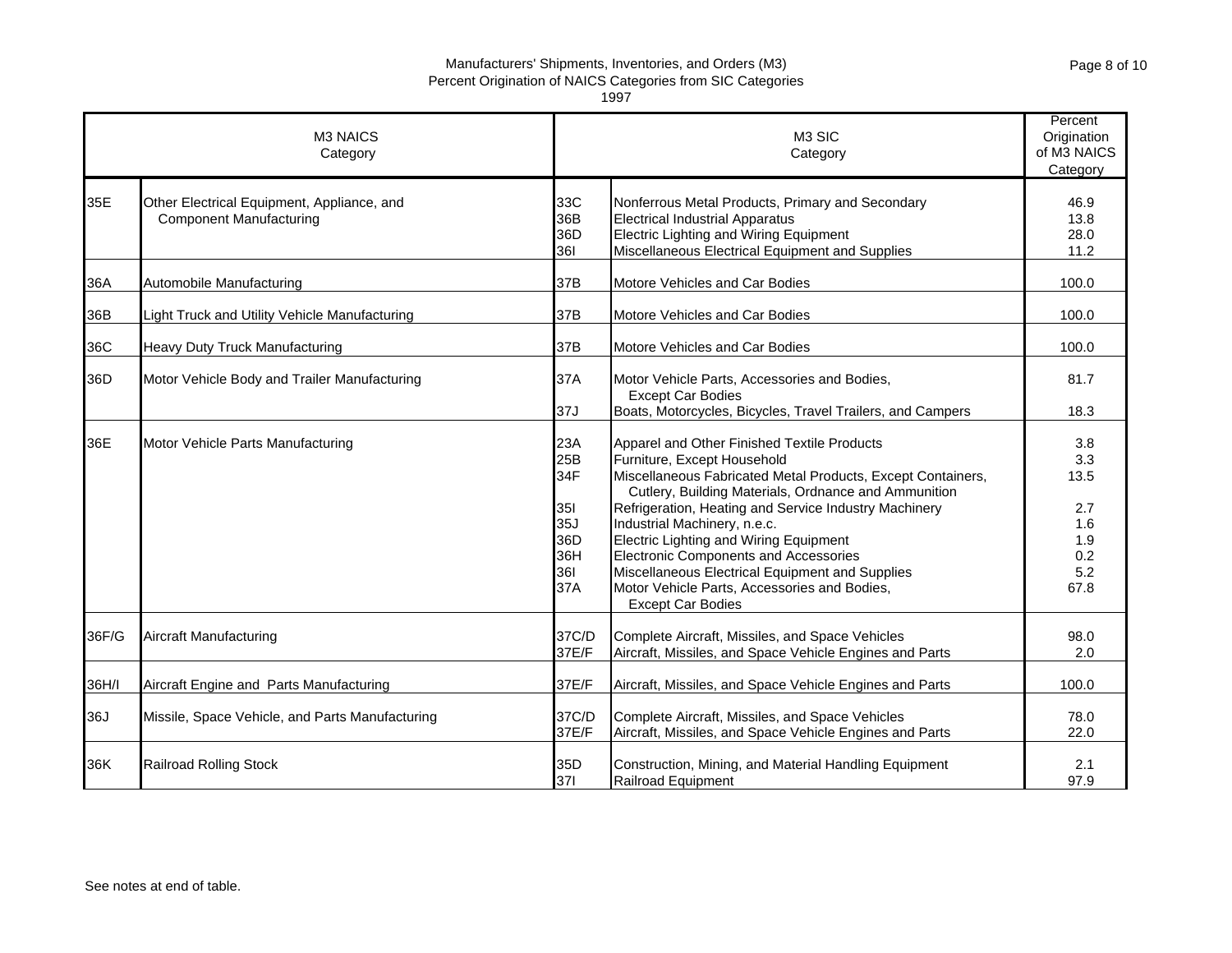Percent Origination of NAICS Categories from SIC Categories

|       | M <sub>3</sub> NAICS<br>Category                           |                                        | M <sub>3</sub> SIC<br>Category                                                                                                                                                                                                                                                                            | Percent<br>Origination<br>of M3 NAICS<br>Category |
|-------|------------------------------------------------------------|----------------------------------------|-----------------------------------------------------------------------------------------------------------------------------------------------------------------------------------------------------------------------------------------------------------------------------------------------------------|---------------------------------------------------|
| 36L/M | Ship and Boat Building                                     | 37G/H<br>37J                           | Ships and Tank Components<br>Boats, Motorcycles, Bicycles, Travel Trailers, and Campers                                                                                                                                                                                                                   | 65.5<br>34.5                                      |
| 36N   | Other Transportation Equipment                             | 37B<br>37G/H<br>37J<br>39A             | Motore Vehicles and Car Bodies<br>Ships and Tank Components<br>Boats, Motorcycles, Bicycles, Travel Trailers, and Campers<br>Miscellaneous Personal Goods, Such as Jewelry,<br>Silverware, Toys and Games, Sporting Goods,<br>Musical Instruments, and Burial Caskets                                     | 9.0<br>10.2<br>80.5<br>0.2                        |
| 37A   | Household Furniture and Kitchen Cabinet Manufacturing      | 24C<br>25A<br><b>INC</b>               | Wood Products, Except Containers, Buildings,<br>and Mobile Homes<br><b>Household Furniture</b>                                                                                                                                                                                                            | 25.3<br>70.6<br>4.0                               |
| 37B   | Office Furniture and Institutional Furniture Manufacturing | <b>24C</b><br>25A<br>25B<br>34F<br>39B | Wood Products, Except Containers, Buildings,<br>and Mobile Homes<br><b>Household Furniture</b><br>Furniture, Except Household<br>Miscellaneous Fabricated Metal Products, Except Containers,<br>Cutlery, Building Materials, Ordnance and Ammunition<br>Miscellaneous Manufactures, Except Personal Goods | 1.6<br>5.2<br>92.0<br>0.5<br>0.7                  |
| 37C   | Other Furniture Related Product Manufacturing              | 25A<br>25B                             | <b>Household Furniture</b><br>Furniture, Except Household                                                                                                                                                                                                                                                 | 62.3<br>37.7                                      |
| 39A   | Medical Equipment and Supplies Manufacturing               | 25B<br>38C<br>38D<br>38E<br><b>INC</b> | Furniture, Except Household<br>Measuring and Controlling Devices<br>Medical Instruments and Supplies<br>Ophthalmic Goods, Watches, and Clocks                                                                                                                                                             | 1.5<br>6.9<br>77.3<br>7.8<br>6.5                  |
| 39B   | Sporting Goods, Doll, Toy, and Game Manufacturing          | 30B<br>39A                             | Rubber and Plastics Footwear, Hose, Belting, Gaskets,<br>and Other Rubber Products, n.e.c.<br>Miscellaneous Personal Goods, Such as Jewelry,<br>Silverware, Toys and Games, Sporting Goods,<br>Musical Instruments, and Burial Caskets                                                                    | 0.8<br>97.3                                       |
| 39C   | Office Supplies (Except Paper) Manufacturing               | 39B<br>25B                             | Miscellaneous Manufactures, Except Personal Goods<br>Furniture, Except Household                                                                                                                                                                                                                          | 1.9<br>1.3                                        |